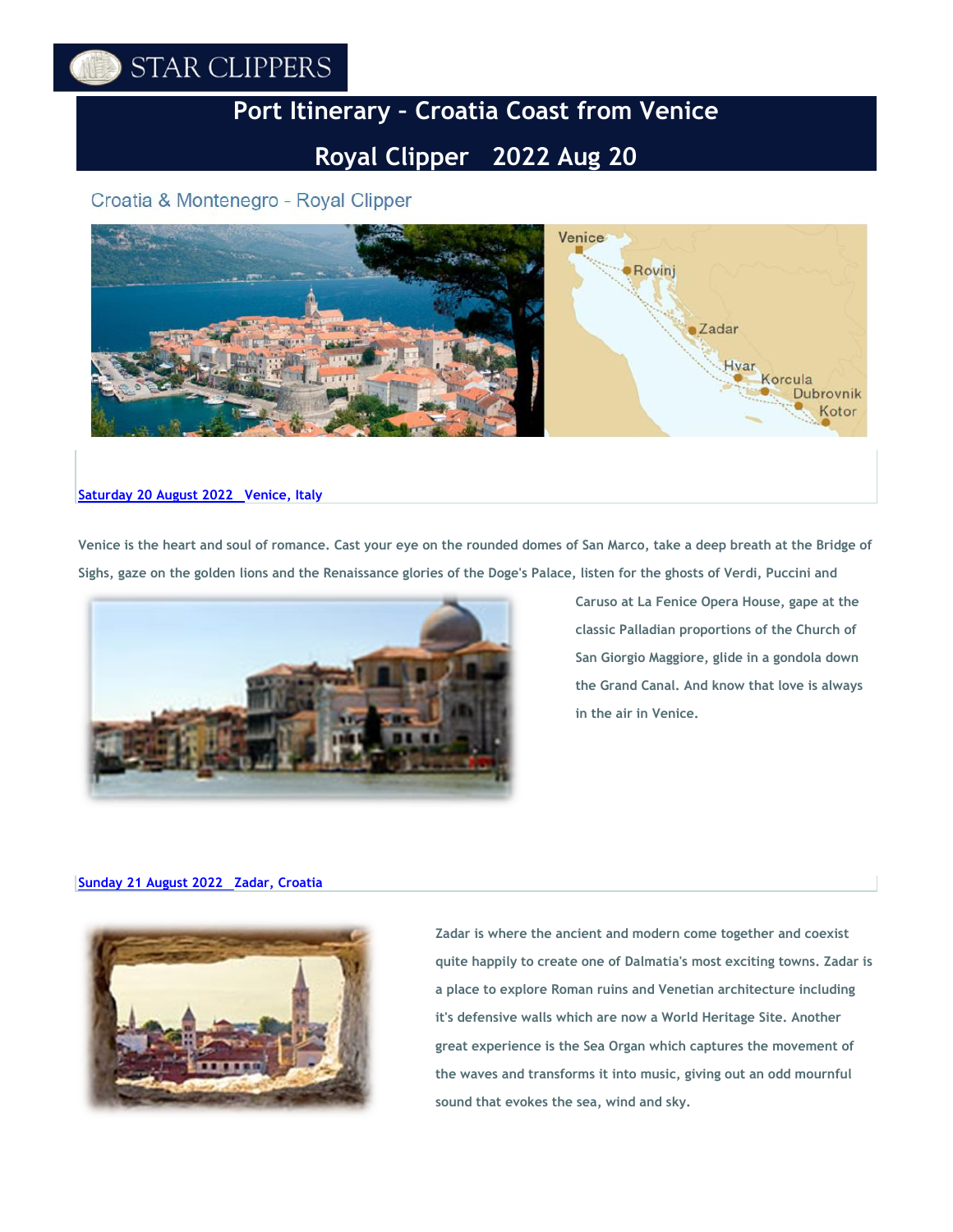

**The heavenly scent of lavender perfumes the air in the fields and valleys around the island of Hvar. Idyllically located just off the Dalmatian Coast, the island and the little port named after it have been a favorite getaway ever since the time of the Romans, the Byzantines, the Venetians and even Austro-Hungarian royalty.**

#### **Tuesday 23 August [2022 Dubrovnik](https://www.starclippers.com/us-dom/search.html) area, Croatia (potential swim stop)**



**It was George Bernard Shaw who said,'Those who seek paradise on earth should come to Dubrovnik.' Indeed, Dubrovnik is a treasure by any measure made more precious by its miraculous restoration. Crowned by the Minceta Tower, the 10th century city walls are the proud symbol of Dubrovnik's colourful history.**

### **Tuesday 23 August [2022 Dubrovnik,](https://www.starclippers.com/us-dom/search.html) Croatia (town)**



**It was George Bernard Shaw who said,'Those who seek paradise on earth should come to Dubrovnik.' Indeed, Dubrovnik is a treasure by any measure made more precious by its miraculous restoration. Crowned by the Minceta Tower, the 10th century city walls are the proud symbol of Dubrovnik's colourful history.**

#### **Wednesday 24 August [2022 Kotor,](https://www.starclippers.com/us-dom/search.html) Montenegro**



**This stunning rock-walled chasm splitting the coastal mountains of Montenegro is the longest arm of the sea in southern Europe. Boka harbours one of the prettiest, unspoiled towns you'll ever see, the medieval city of Kotor. Founded by the Romans, fortified during the Byzantine era, then ruled by Venice for much of its history, Kotor has been naturally preserved by its isolation.**